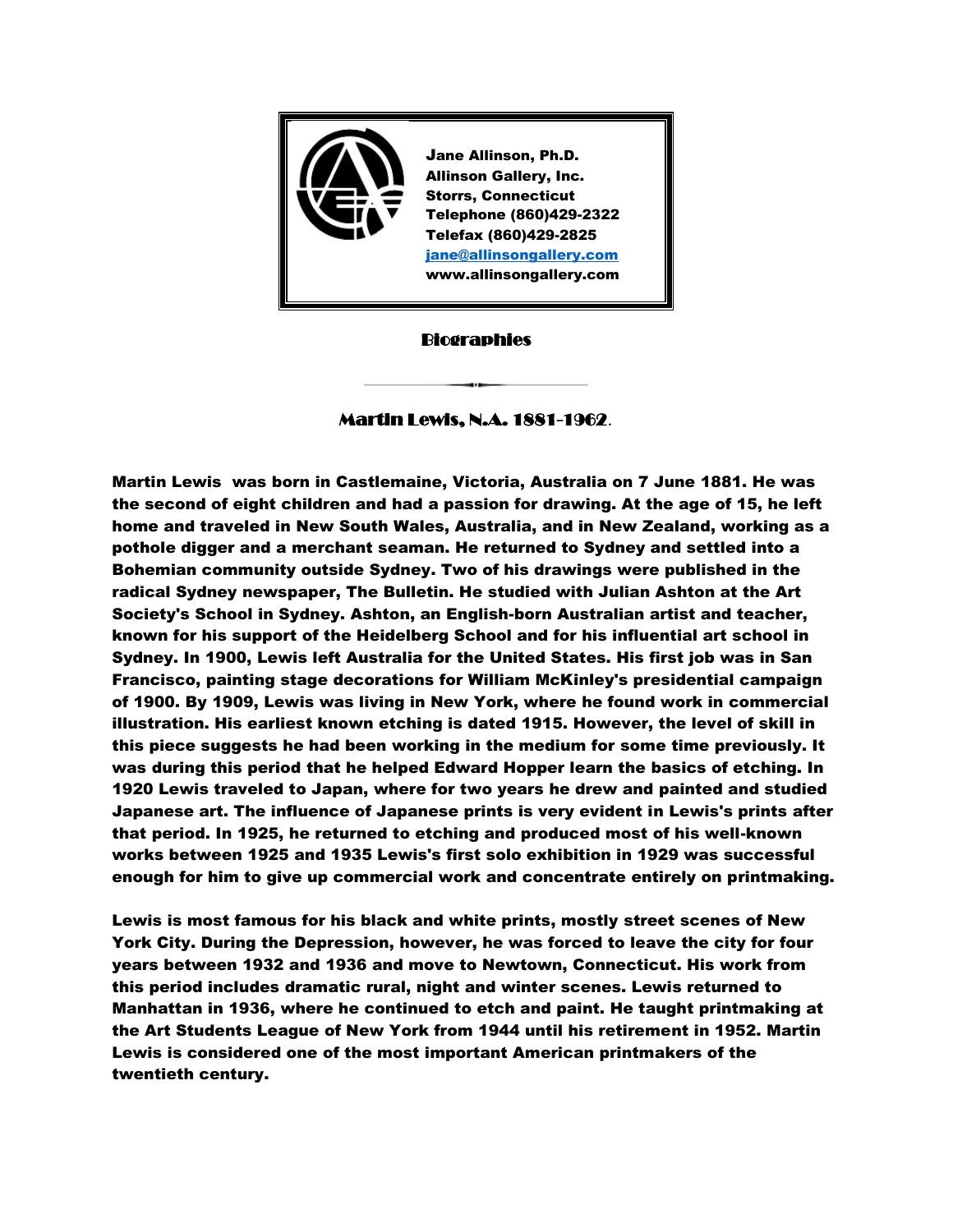#### Pablo Picasso. 1881-1973.

A significant influence on 20th-century art, Pablo Picasso was an innovative artist who experimented and innovated throughout his career. He was not only a master painter but also a sculptor, printmaker, ceramics artist, printmaker, and writer.

The *Vollard Suite* comprises 100 etchings made at a critical point in Picasso's career between 1930 and 1937. Exploring themes of mythology, identity, creativity and sexuality, the *Vollard Suite* is etched in a neoclassical style that Picasso adapted from his studies of classical sculpture and traces his artistic development throughout the 1930s. In the series, Picasso eroticizes the relationship between the artist, model, and art, casting himself in the role of the sculptor pictured throughout.

Set primarily in the artist's studio, Picasso mixes images of artistic repose and reflection with sexual fantasy and conquest. The set shifts from works of serene contemplation of beauty drawn with a graceful, simple line to images of aggression, animalistic desire, and torment that are aggressively etched and heavily work. An unresolved drama between tranquility and agony, power and impotence, classical harmony and the irrational forces of the human psyche, create dramatic tension in the series.

## Sir Frank Short, R.A., P.R.E. 1857-1945.

Sir Francis Job "Frank" Short PRE was a British printmaker who revived the practices of mezzotint and pure aquatint, while expanding the expressive power of line in drypoint, etching and engraving. Short also wrote about printmaking to educate a wider public and was President of the Royal Society of Painter Etcher & Engravers (now named the Royal Society of Painter-Printmakers) from 1910 to 1938. Short was elected to the Royal Academy in 1911, the same year he was knighted, and served as the R.A.'s Treasurer from 1919-1932. He was also President of the Royal Society of Painter-Etchers and Head of the Engraving School of the Royal College of Art, where he taught from 1891-1924.

According to his friend and colleague, Martin Hardie: ''Physically strong, with a powerful frame, a massive head, and large and benevolent eyes, Short was a man of quiet manner and kindly impulse, but of firm character and great strength of will.'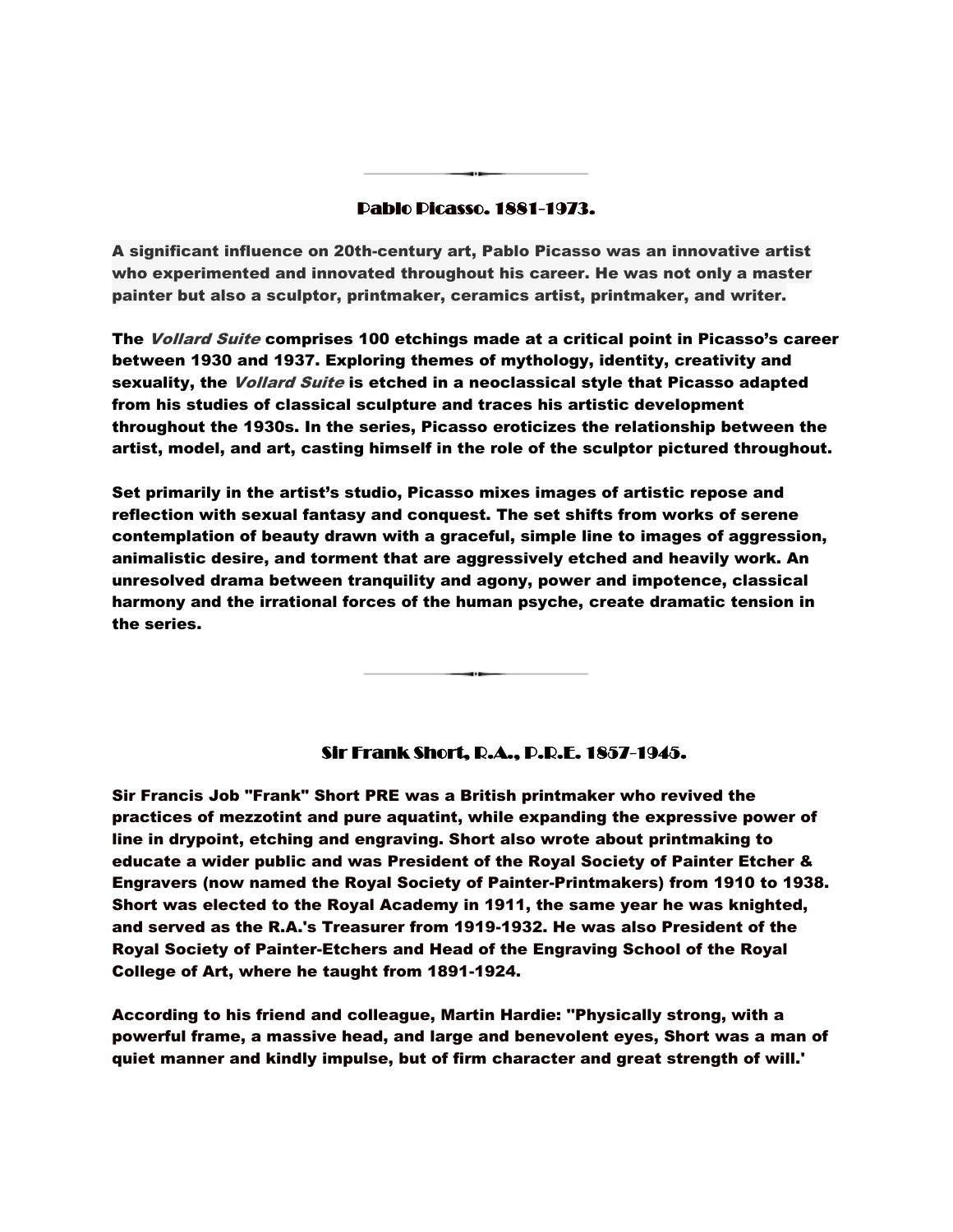### John Sloan. 1871-1951.

John French Sloan was an American painter and etcher. He is considered to be one of the founders of the [Ashcan school](https://en.wikipedia.org/wiki/Ashcan_school) of American art. He was also a member of the group known as [The Eight.](https://en.wikipedia.org/wiki/The_Eight_(Ashcan_School)) He is best known for his urban genre scenes and ability to capture the essence of neighborhood life in [New York City,](https://en.wikipedia.org/wiki/New_York_City) often observed through his Chelsea studio window. Sloan has been called "the premier artist of the Ashcan School who painted the inexhaustible energy and life of New York City during the first decades of the twentieth century" and an "early twentieth-century realist painter who embraced the principles of Socialism and placed his artistic talents at the service of those beliefs."

## Jacques James Joseph Tissot. 1836-1902.

As one of the greatest technical virtuosos in art history, Tissot was the quintessential celebrator of his era. James Jacques-Joseph Tissot was born in 1836 in Nantes. In 1856 he moved to Paris and it was here that he established close ties with both Whistler and Degas.

Etching was an integral part of Tissot's work. After 1875, he pursued the medium with vigor. This was most likely due to the influence of Whistler's etchings and the encouragement of Seymour Haden, who with the printer, Auguste Delâtre, had a profound influence on Tissot's etching style. Many of Tissot's etchings are based upon, but not copied, from his paintings, as he viewed etching as a, independent art technique.

Tissot was heavily influenced by Japanese art and 'exoticism'. Oriental fascination reached a grand scale at the 1862 International Exhibition in London. Tissot was a connoisseur collecting Japanese woodblock prints as well as *objects d'art* that adorned his home. Tissot combined traditional style with contemporary subjects. His insight beneath the elegant surface lifts his work into the world of great art.

Tissot's paintings and etchings continue to 'speak to' collectors, and his work is featured in many of the world's finest museums.